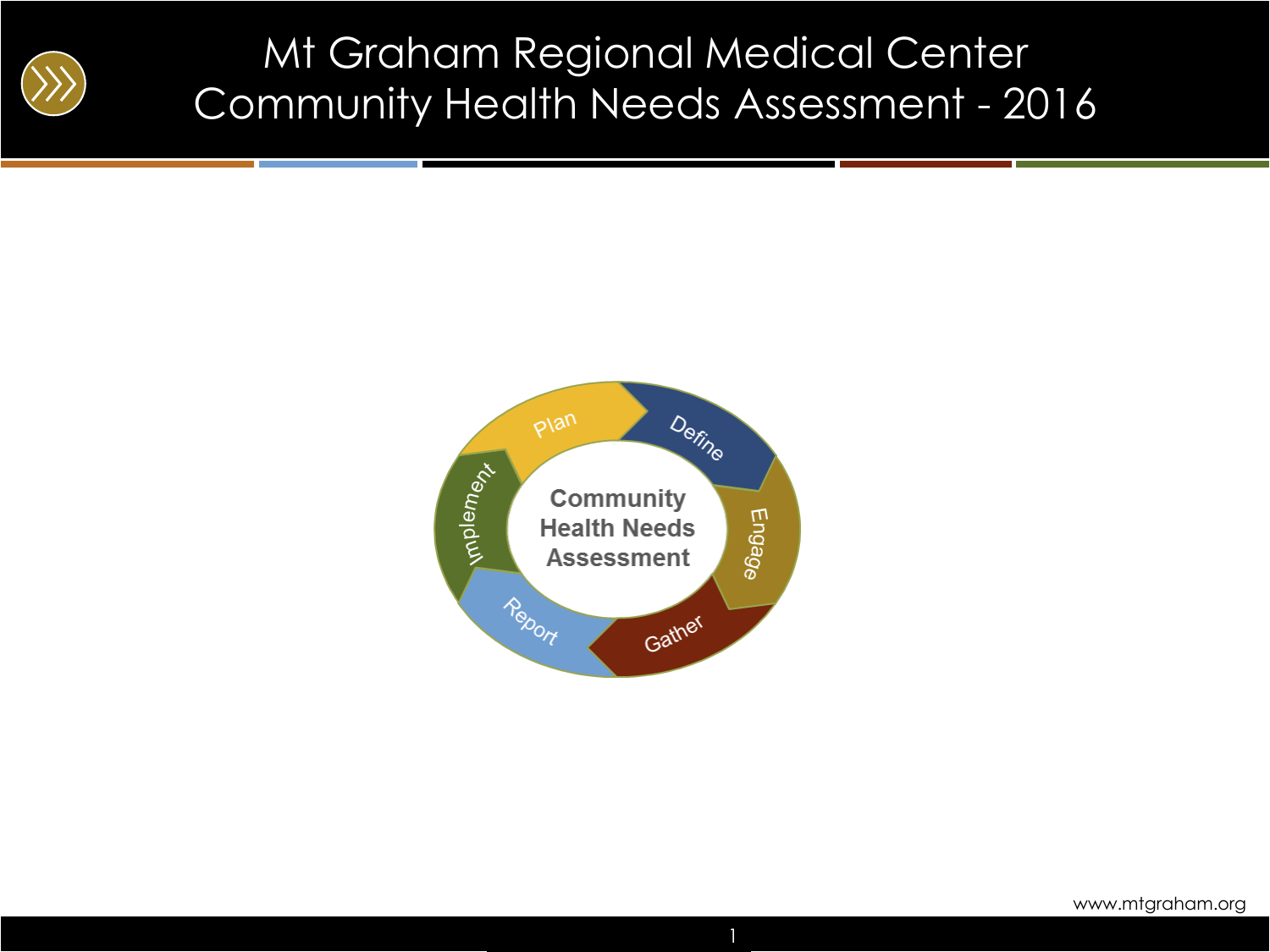

**CHNA**



MGRMC operates a 49-bed hospital with full Emergency Department, Laboratory, Imaging, General and Orthopedic Surgery, Obstetrics and ICU services. MGRMC also provides a rural health clinic and sleep lab as well as oncology, cardiology and gastroenterology services.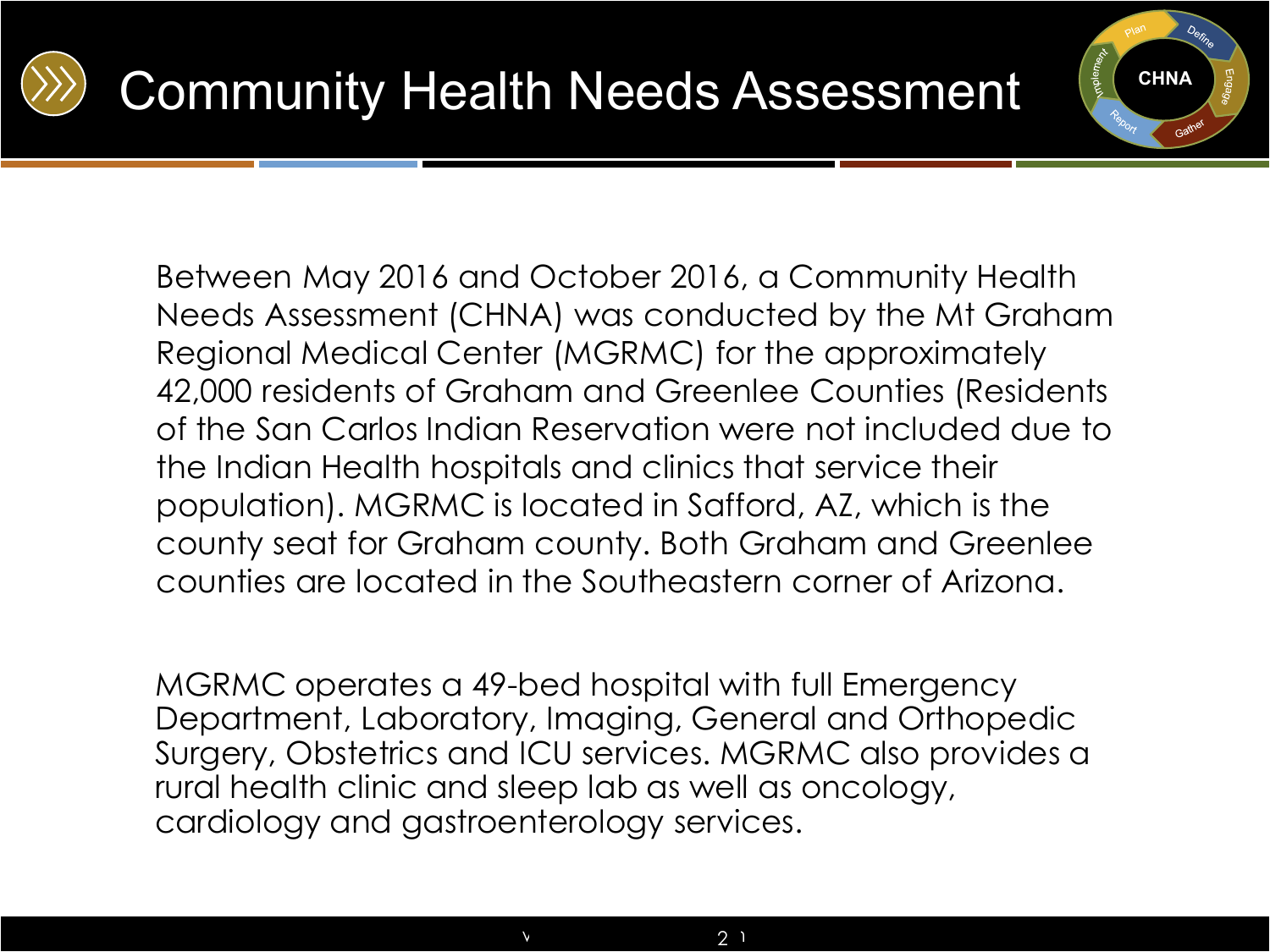



The information gathering phases of the assessment were handled by an in-house committee made up of Administration officials and department director level personnel from Mt Graham Regional Medical Center. MGMRC's Director of Marketing and Development presented a short survey to all local medical providers, community groups and employees of non-profit organizations that service the underserved in our communities. MGRMC also analyzed emergency visit data and reached out to county health department officials for input on what trends they were seeing locally with regard to community health. Following the information gathering process, MGRMC formed a committee to discuss and analyze the data as it pertained to the hospital and determine the leading healthcare concerns facing our valley.

 $\frac{v}{3}$  3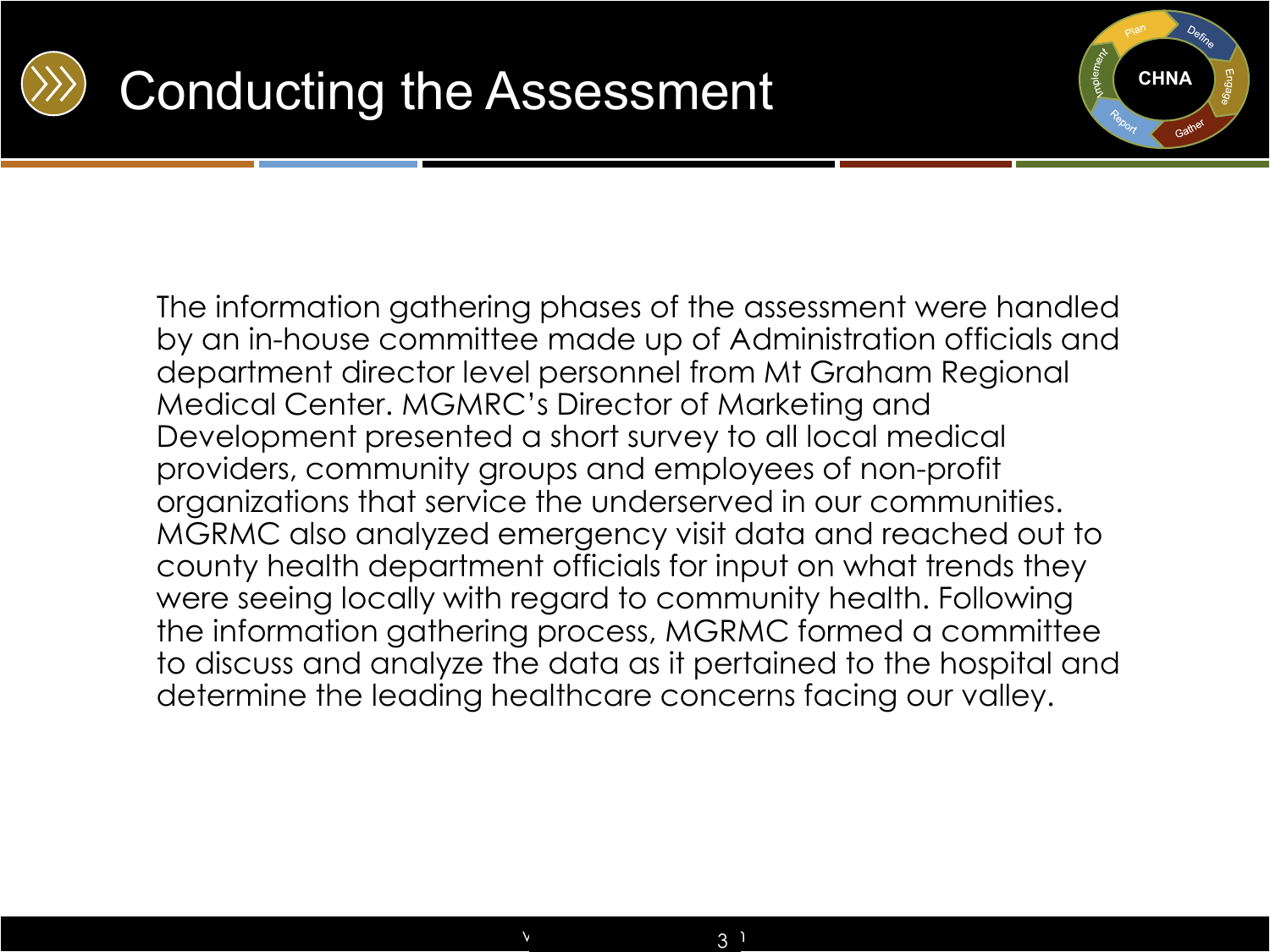



To ensure input from persons with broad knowledge of the community, individuals representing the educational, civic and non-profit segments of our community as well as a broad representation from the diverse ethnicities in our community were invited to participate. Local health care providers and representatives from the county public health department were included to bring in additional professional perspective. Members of the underserved population were not represented directly. However, individuals who specifically serve these populations through government agencies, hospital clinics for the uninsured or underinsured, and nonprofit organizations that solely exist to meet the needs of the underserved were invited and did participate so that the issues these individuals face would be addressed.

 $\frac{v}{4}$  4 1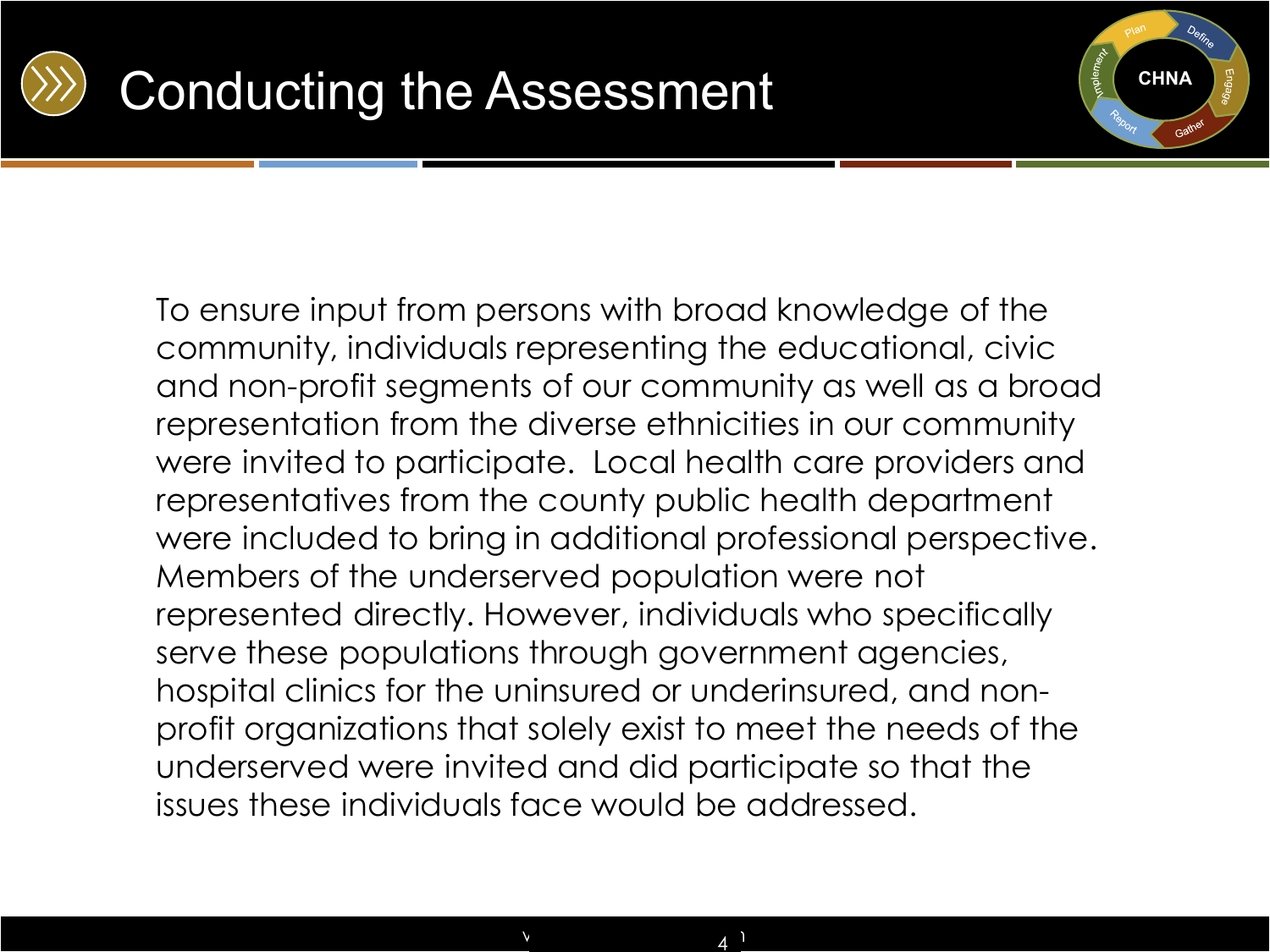

| <b>MGRMC CHNA Committee Participants</b> |                                       |
|------------------------------------------|---------------------------------------|
| Individual                               | Position                              |
| Mark Marchetti                           | MGRMC CEO                             |
| Ryan Rapier                              | Director of Marketing and             |
|                                          | Development                           |
| Craig Smith                              | Counselor/Social Services             |
| Deb Stuart                               | Director of Quality                   |
| <b>Stacy Martin</b>                      | Director of Emergency                 |
| Diane Hanson                             | <b>Director of Outpatient Clinics</b> |
|                                          |                                       |
|                                          |                                       |
|                                          |                                       |
|                                          |                                       |
|                                          |                                       |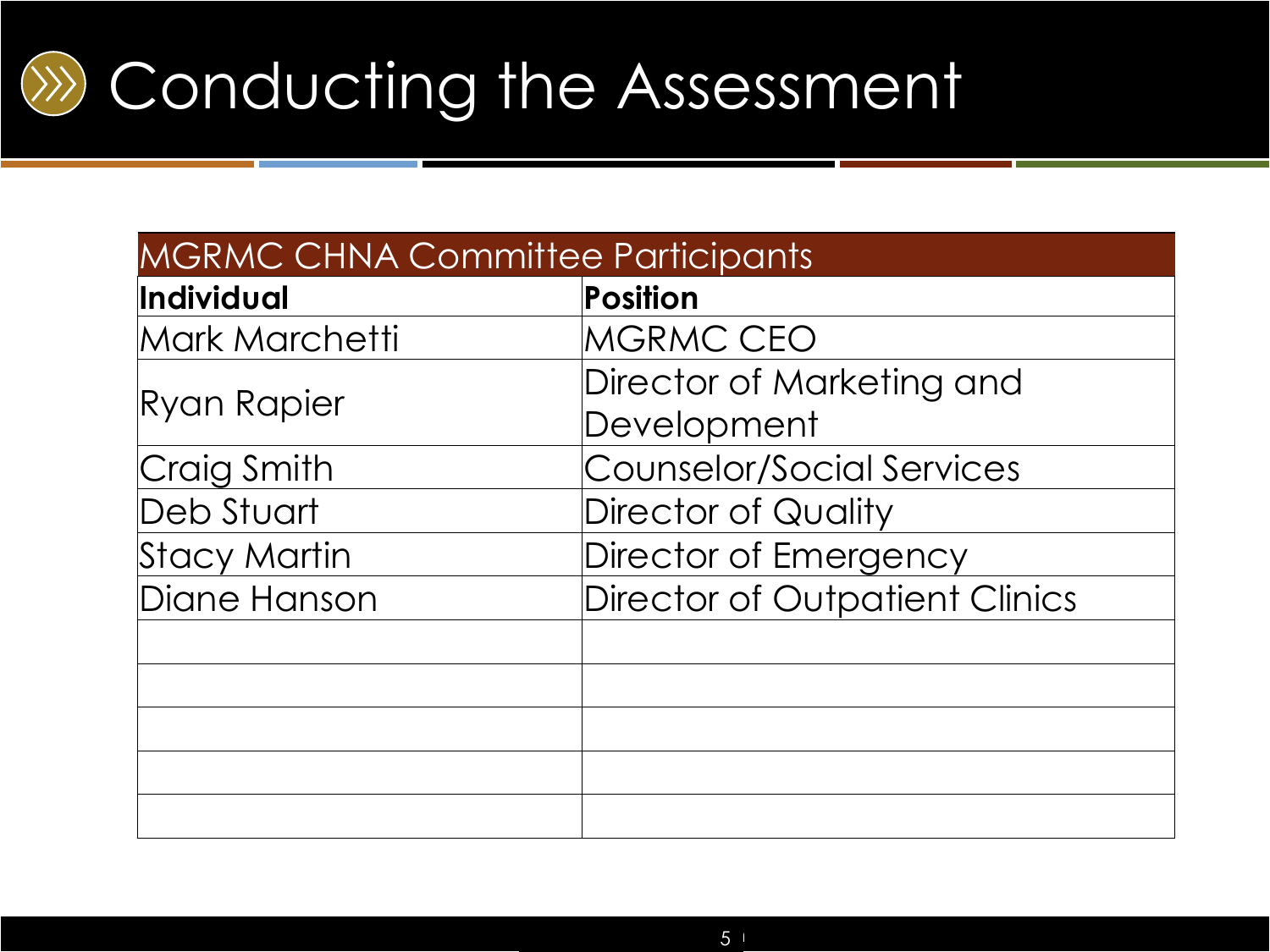



An initial meeting with the Mt Graham Regional Medical Center CHNA Advisory Committee was held and the first issue addressed by this committee was the applicable service area to be considered in determining the community served.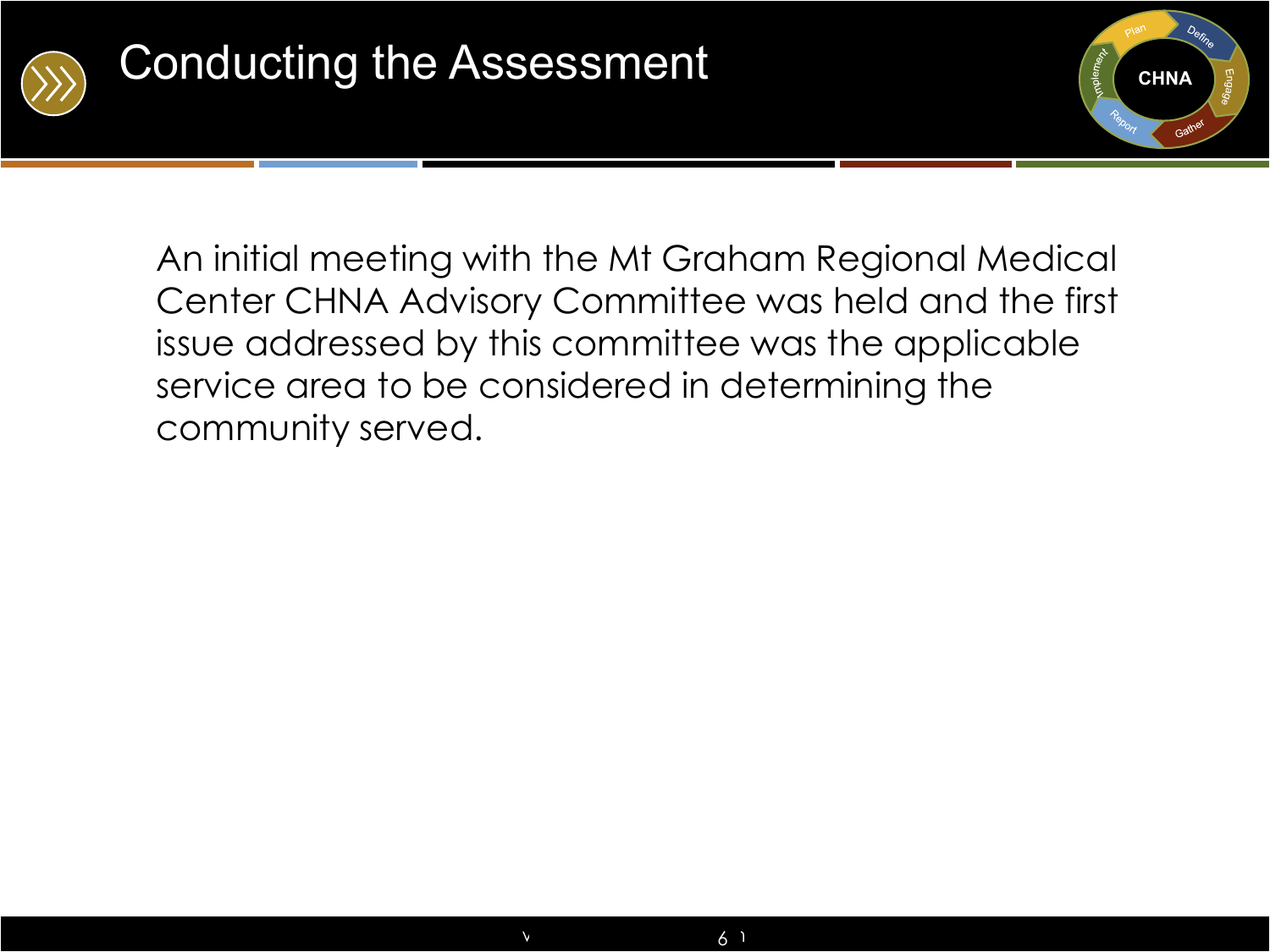

## Defining the Community



Analyzing community origin of MGRMC's patients based on admissions from the past year, it was determined that more than 85% of those patients reside in either Graham or Greenlee county.

Based on this information, the service area was determined to be Graham County (not to include the San Carlos Indian Reservation due to the fact their healthcare needs are being met by hospitals and clinics provided by Indian Health Services) and Greenlee County for the purposes of the CHNA.

 $\nu$  and  $\tau$ 

7

**CHNA**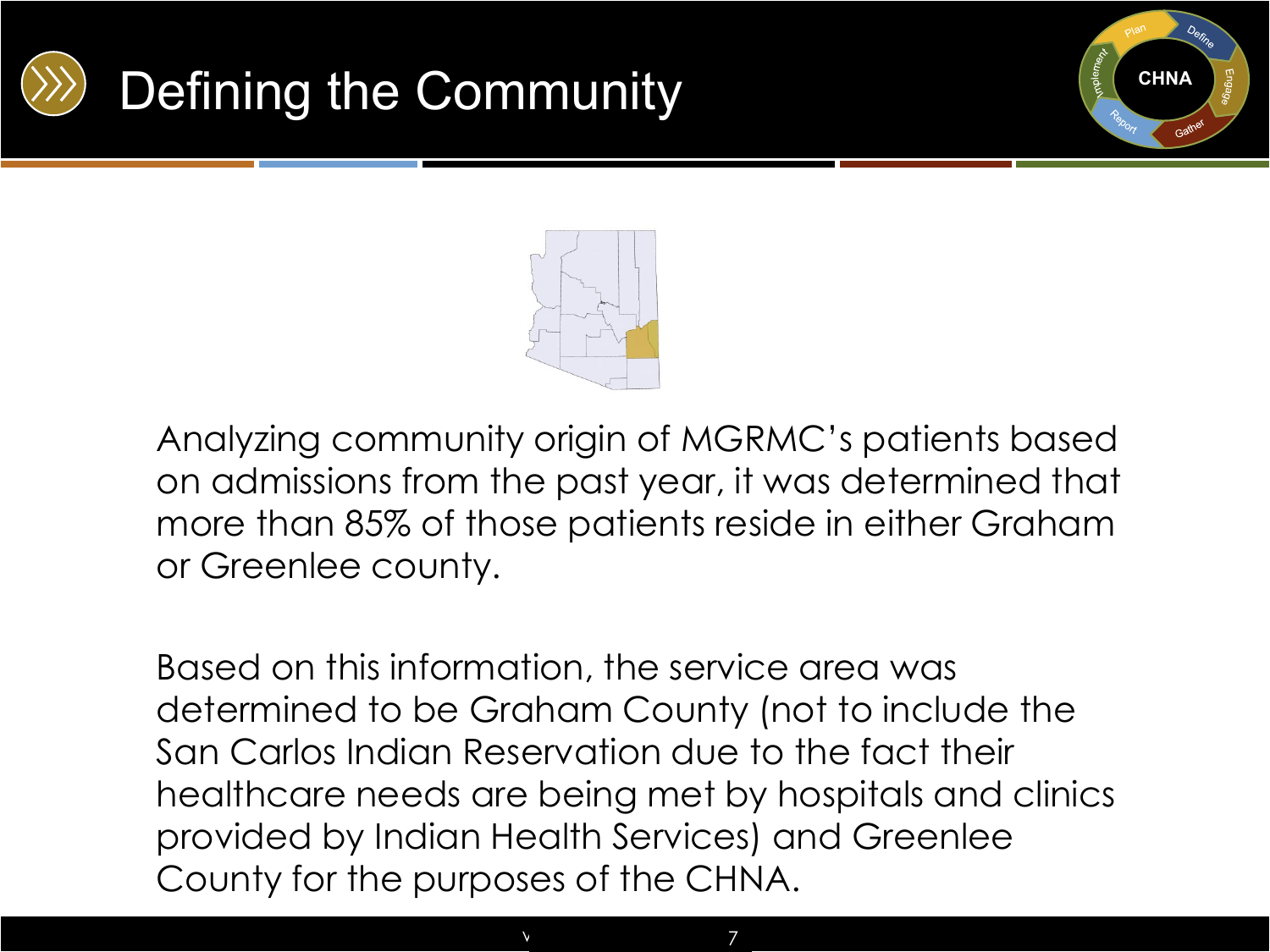



MGRMC is a community-owned hospital and operates under the direction of a Graham County Hospital District Board. Greenlee County has no hospital and is considered part of the MGRMC service area. Those individuals living in Graham County on the San Carlos Indian Reservation are serviced by the Federal Indian Health program and receive their hospital services from the hospital located in San Carlos, AZ.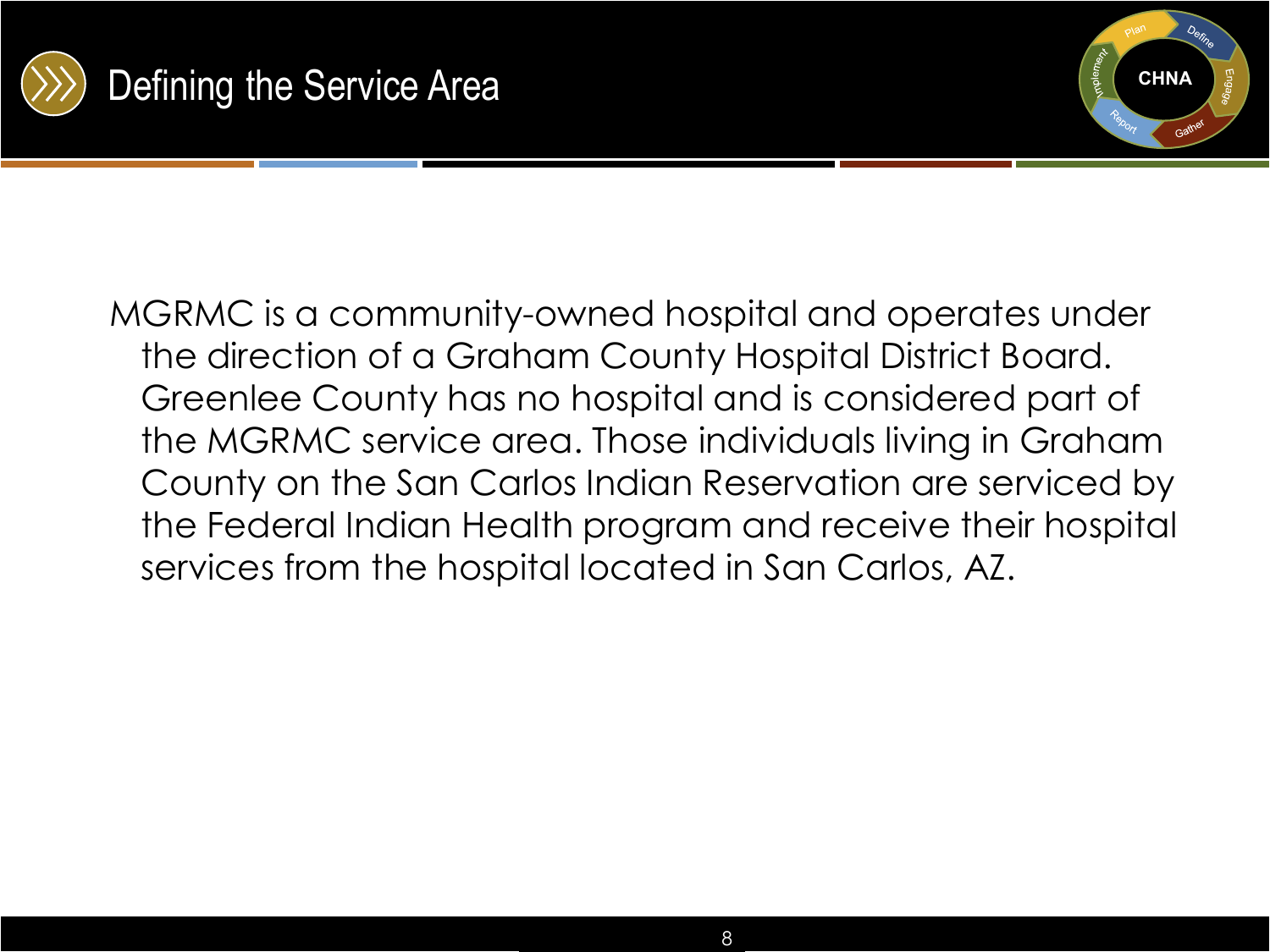# Community Description

Graham and Greenlee counties are predominantly rural areas dominated by agricultural and mining. The 2010 census estimates a population of 37,220 with an average population density of 8.1 residents per square mile in Graham County and a population of 8,437 with an average population density of 4.6 resident per square mile in Greenlee County. MGRMC provides the only inpatient hospital services in the two county service area. The service area population is estimated to have experienced a very slight increase in total population between 2010 and 2015 (1.2%).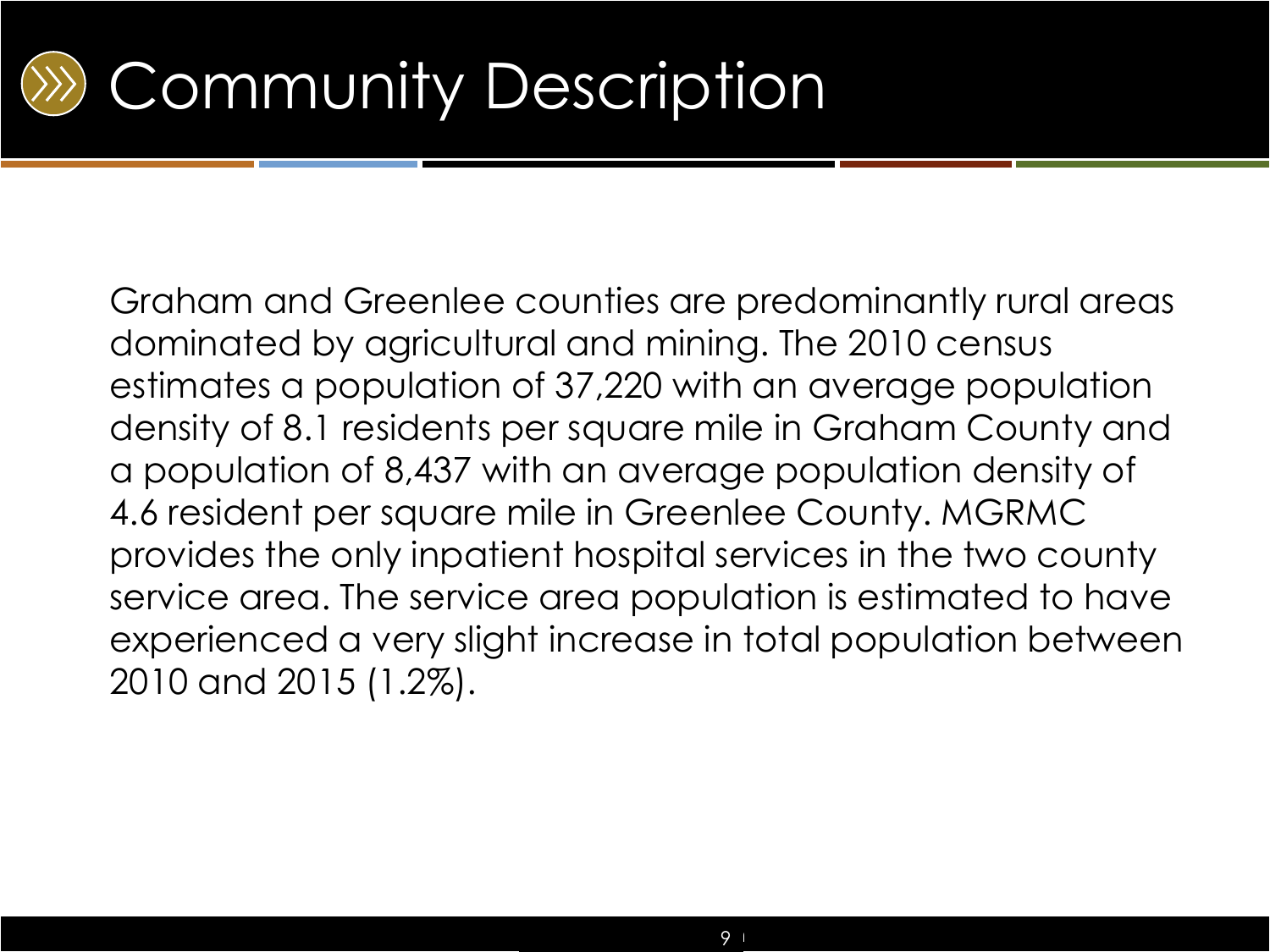



Median household income in the service area is \$46,965 in Graham County and the median household income is \$50,818 for Greenlee County. Both counties are below the median income values for both the state of Arizona and the United States. Unemployment rates for the service area range from 7.3% (August, 2016), 6.4% (April, 2014), to 16.3% (August, 2009). The current rate is almost identical to Arizona's rate of 7.1% (August, 2016) and is above the most recent rate nationally of 4.9% (June, 2016).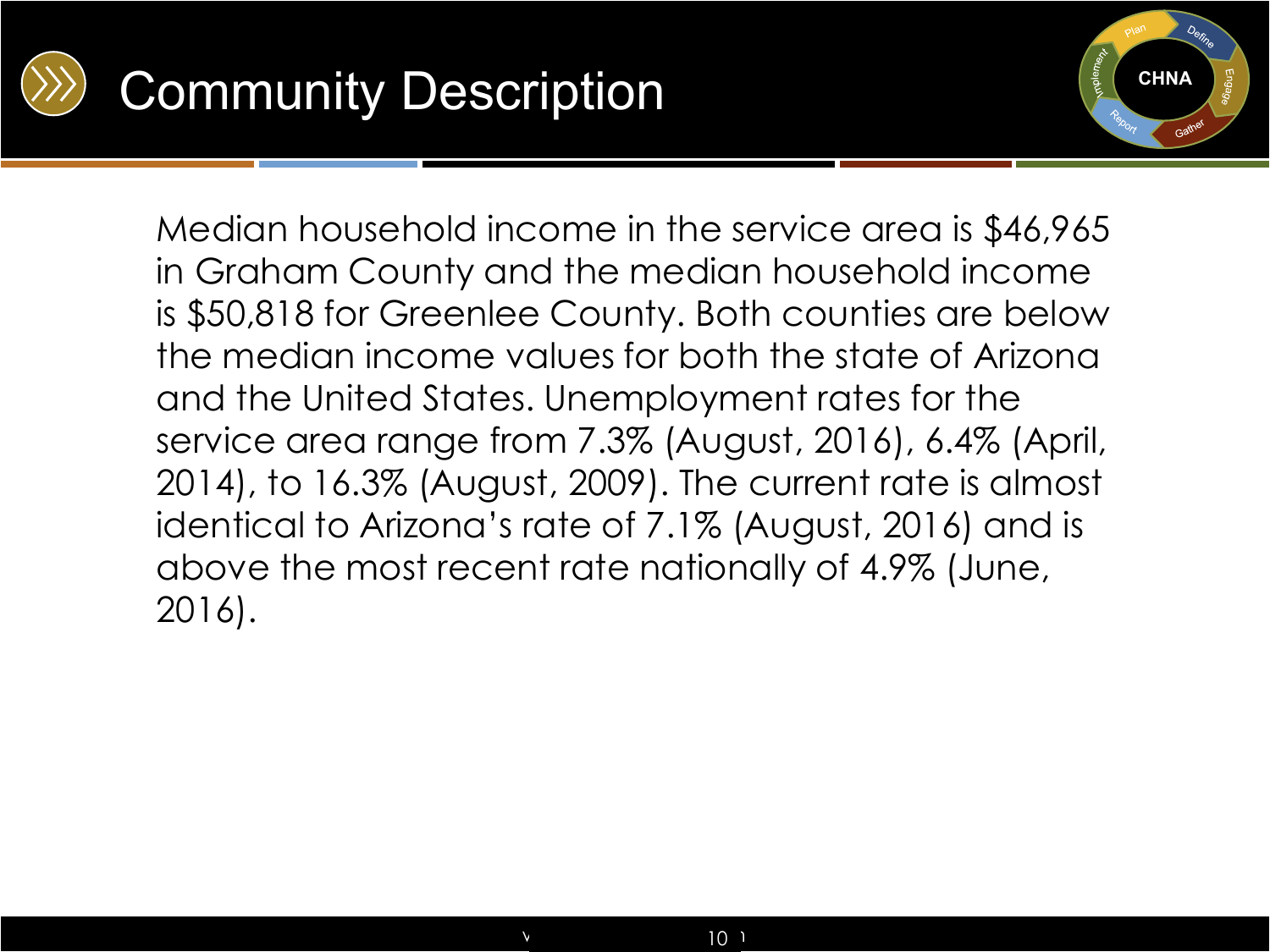



The MGRMC Community Health Needs Assessment Committee met and discussed multiple sources of input from the community including analysis of Emergency visits, clinic visits and input from the Graham County Health Department. A survey was then developed for the purpose of reaching out and gaining insight from a wide variety of demographics.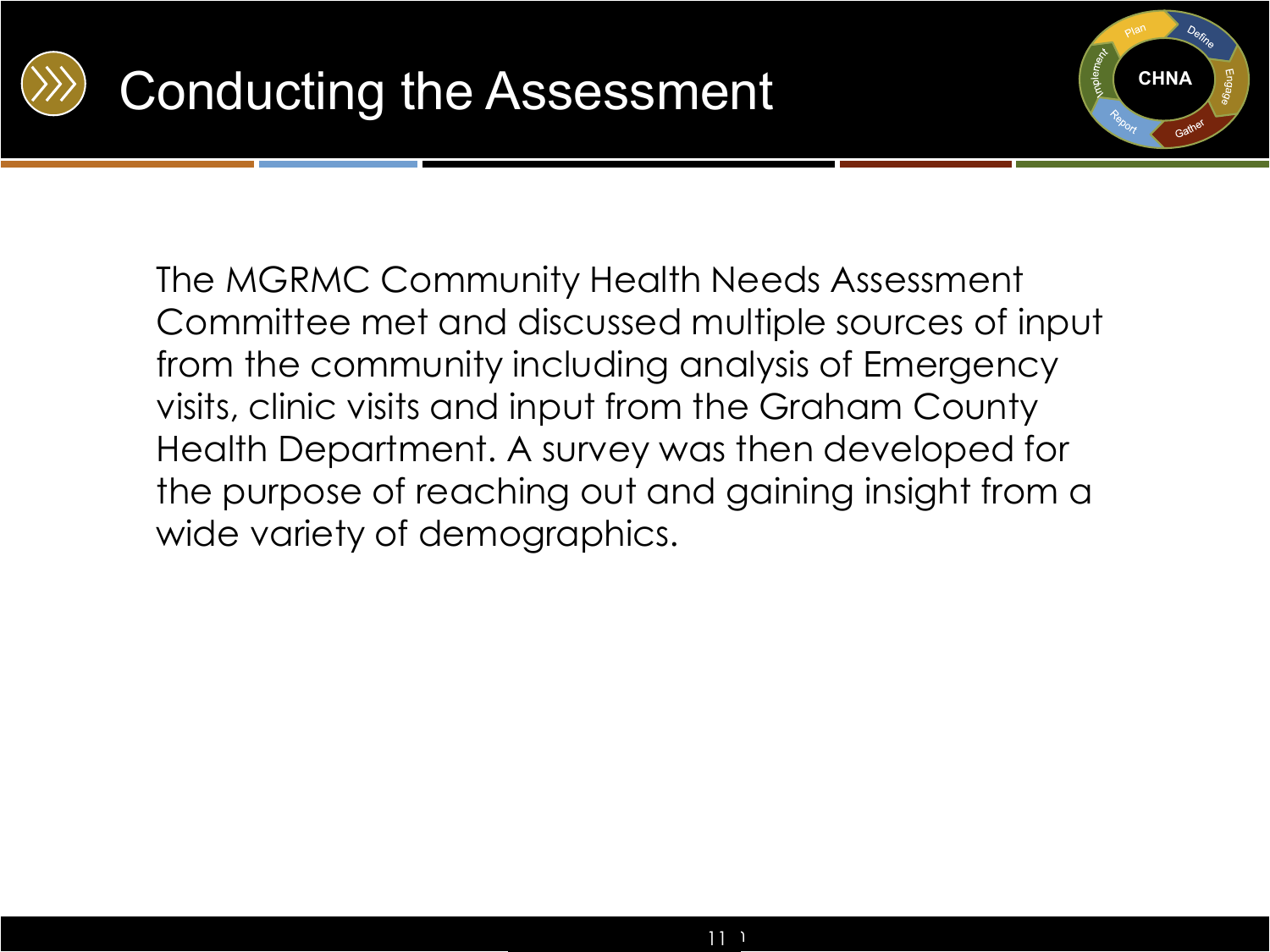



This survey was then taken to community meetings throughout the service area, distributed to all medical providers within the county, and presented at various civic organizations (Rotary, Lions' Club).

A total of 126 surveys were collected for a total sample size of .25% of the population.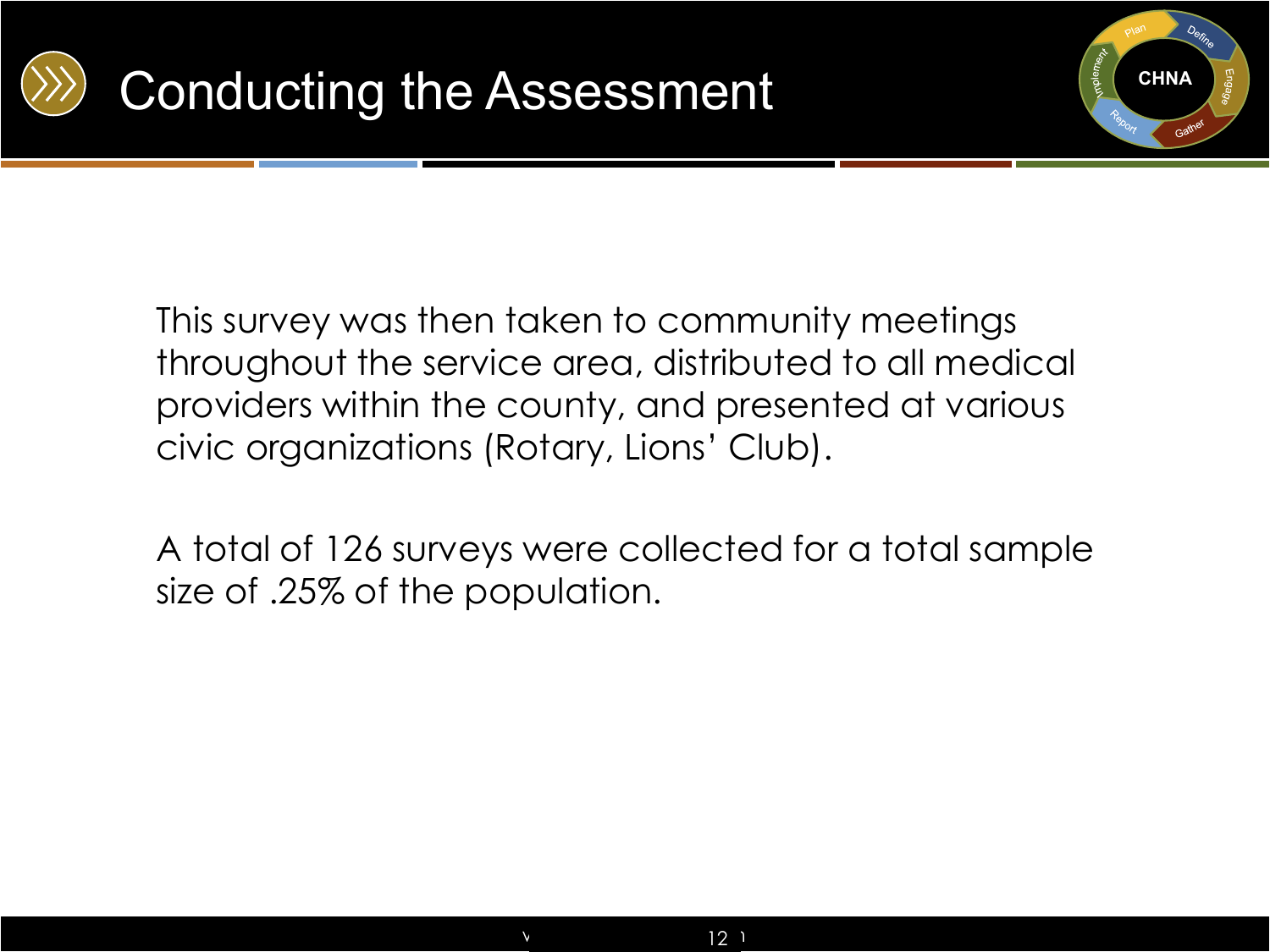



The results of the survey were then communicated to the MGRMC Community Health Needs Assessment Committee.

Based on the health needs identified in the review of health data and the results of the survey, the MGRMC Community Health Needs Assessment Committee developed a list of 7 potential community needs related directly or indirectly to the hospital.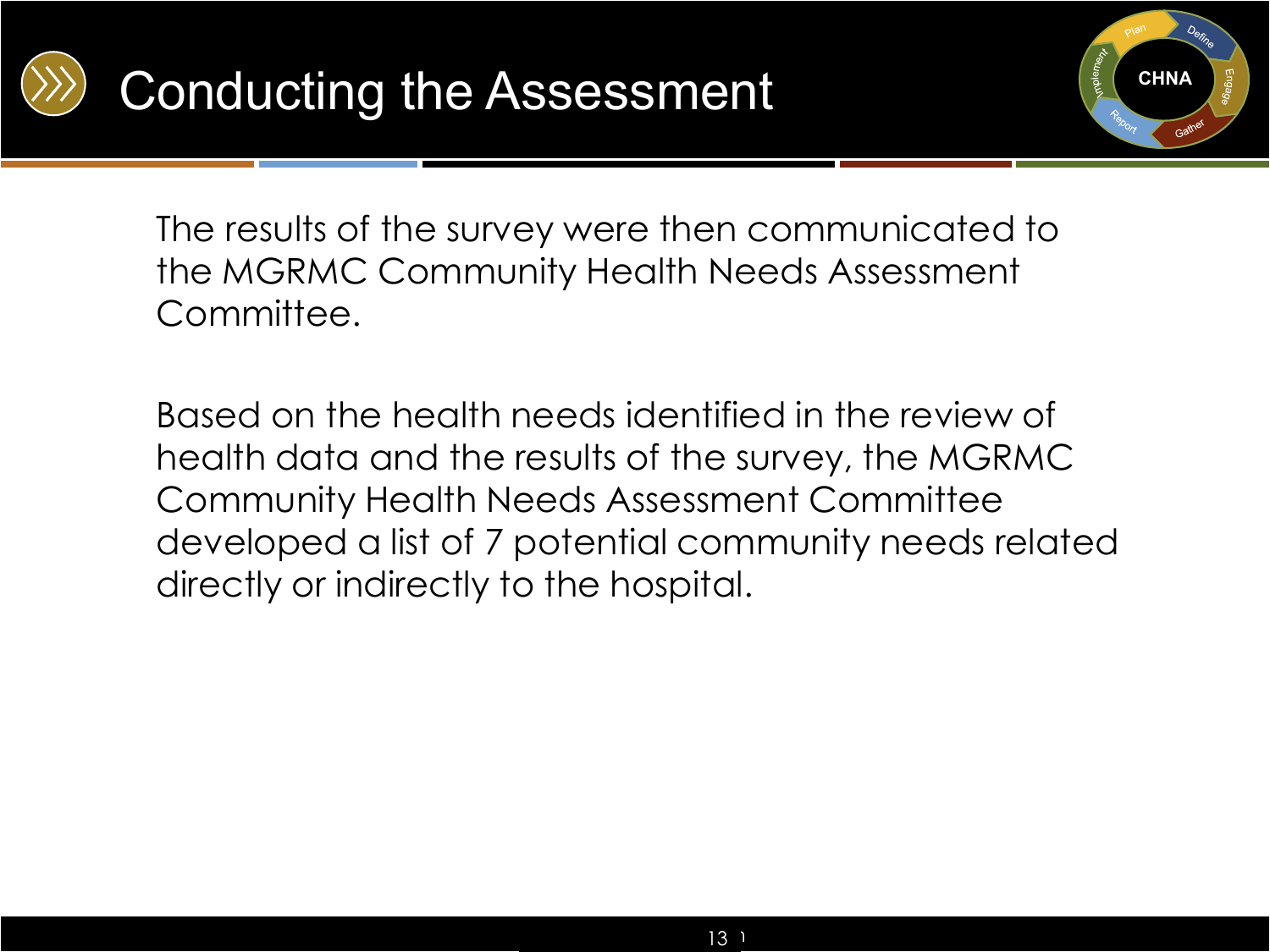## Potential Health Needs

- 1. Additional Specialties/Providers
- 2. Drug Addiction Rehab
- 3. Mental Health Services
- 4. Enhanced Nutrition/Diabetes Services
- 5. Affordable Imaging and Laboratory Solutions
- 6. Non-Emergency Medical Transportation
- 7. Additional Cancer Treatment Options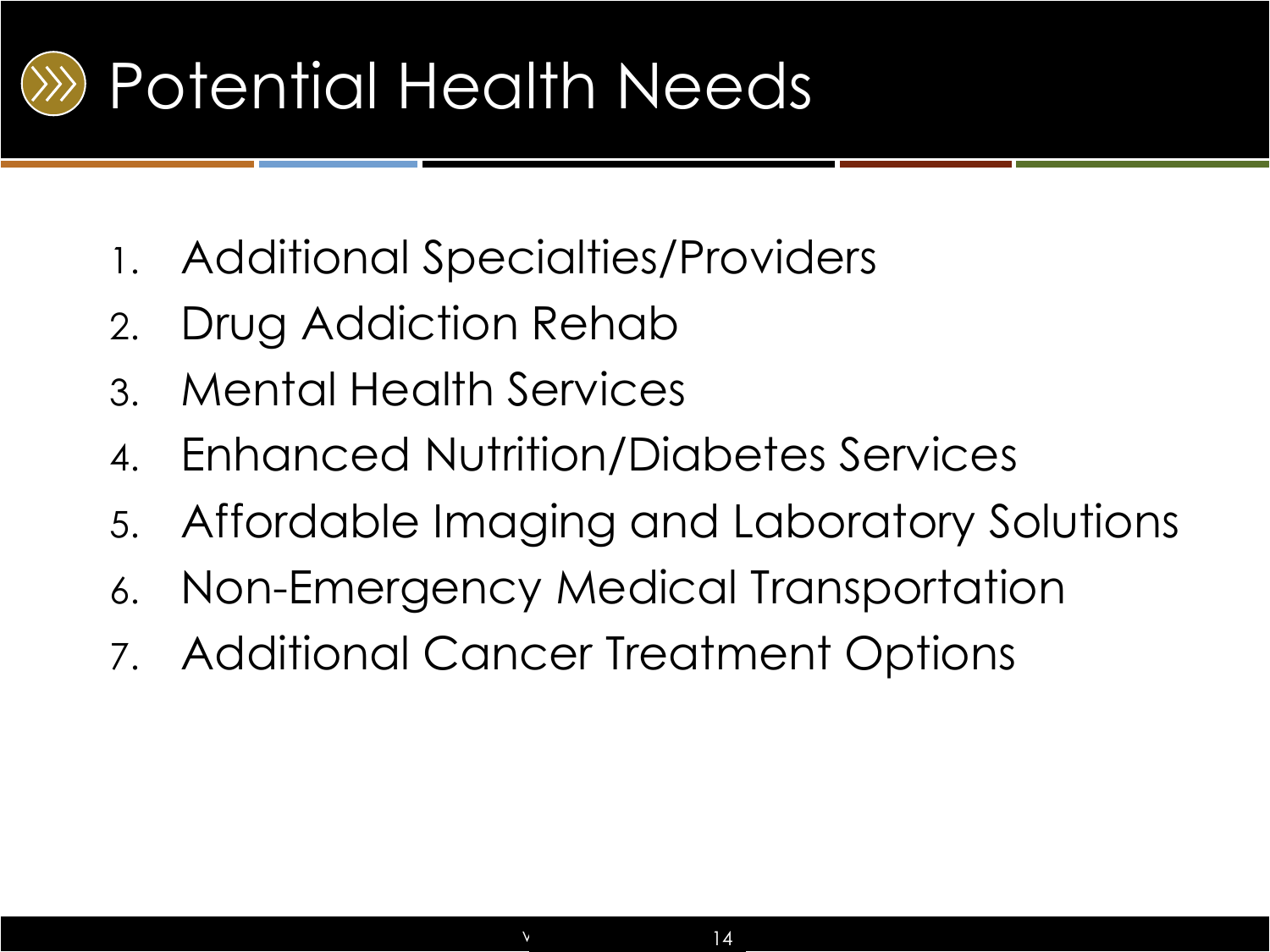The MGRMC Community Health Needs Assessment Committee members agreed on a set of criteria to evaluate the list of potential needs identified through the fact finding process. The criteria included:

**CHNA**

- a. Potential to Impact Community Health
- b. Cost to the Community
- c. Community Urgency

The Committee discussed each of the 7 identified health issues in terms of whether it truly was an issue, the potential health improvement impact, cost and urgency. Committee members then identified 5 of the issues they felt had the highest community priority. This process involved casual group discussion as committee members placed their priority votes on the items, allowing for individuals to make decisions with input from their fellow committee members.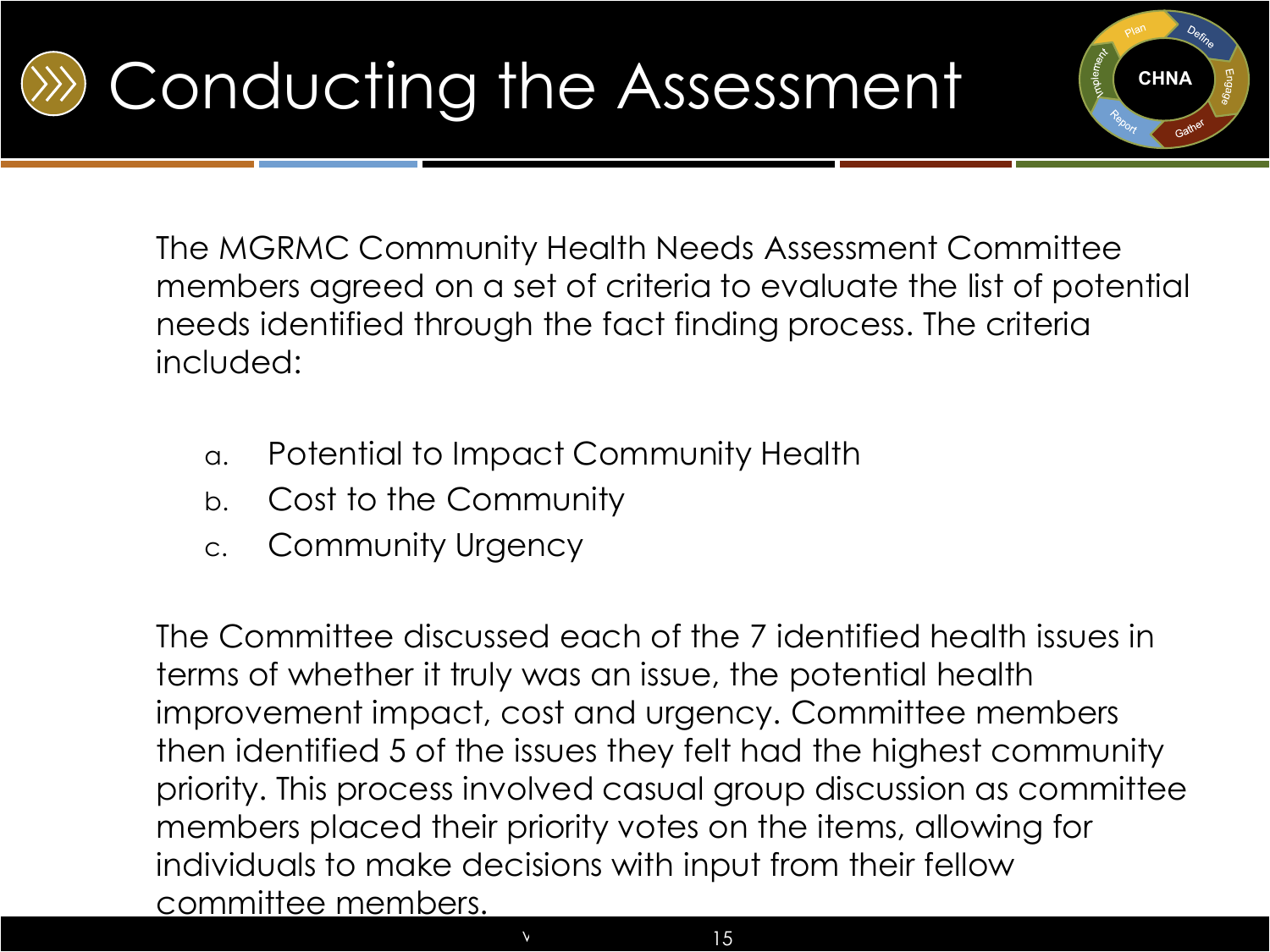



The prioritization process identified priority issues for the community, presented in rank order:

- 1. More Specialties/Providers
- 2. Drug/Mental Health Services
- 3. Enhanced Nutrition/Diabetes Services
- 4. Affordable Imaging and Laboratory Solutions
- 5. Non-Emergency Medical Transportation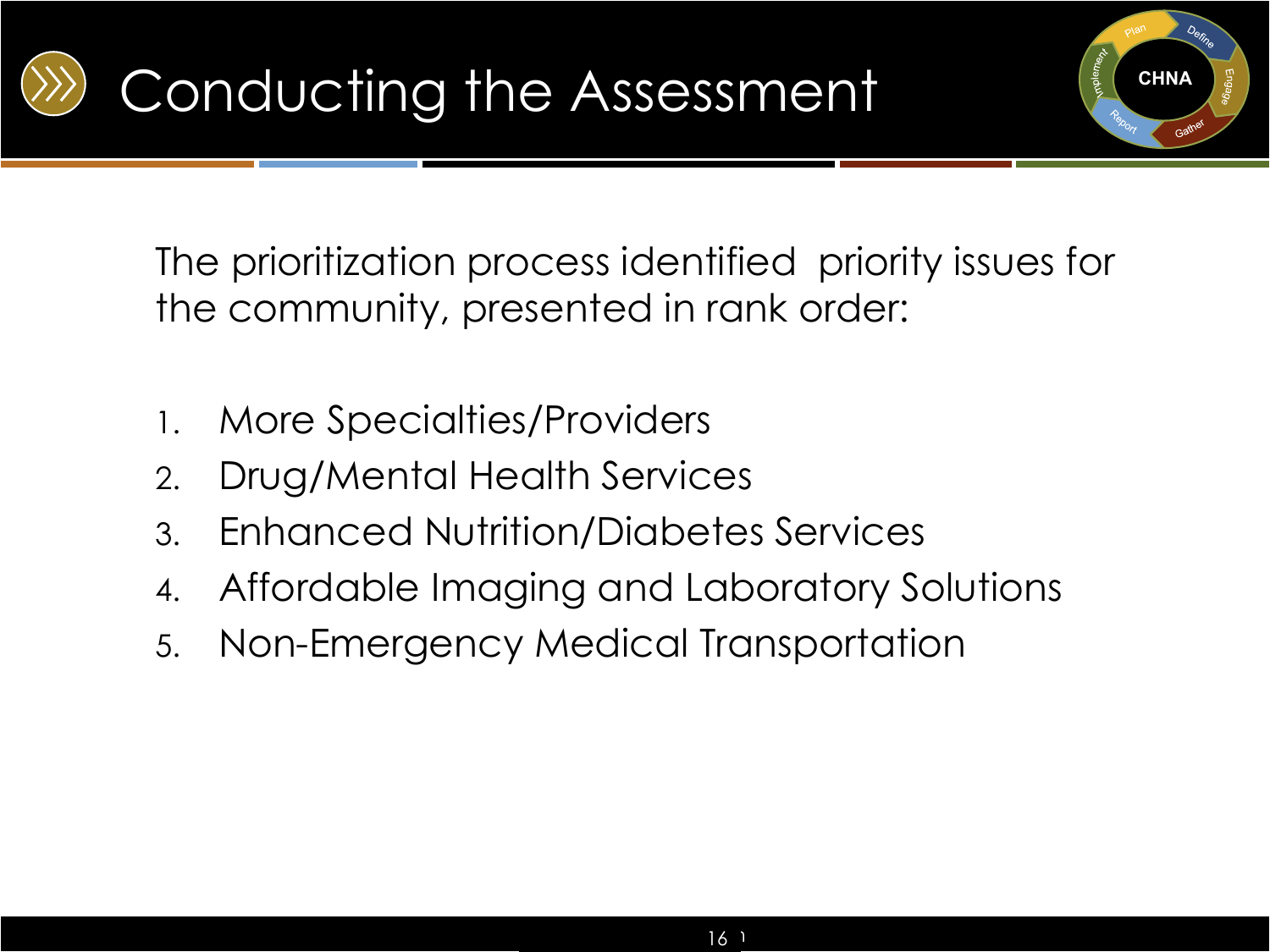



During the discussion on health needs, the Committee identified other resources in the community that may be available to work in collaboration with MGRMC to address the needs identified including:

- Schools
- Churches/Non-Profits
- County Health Department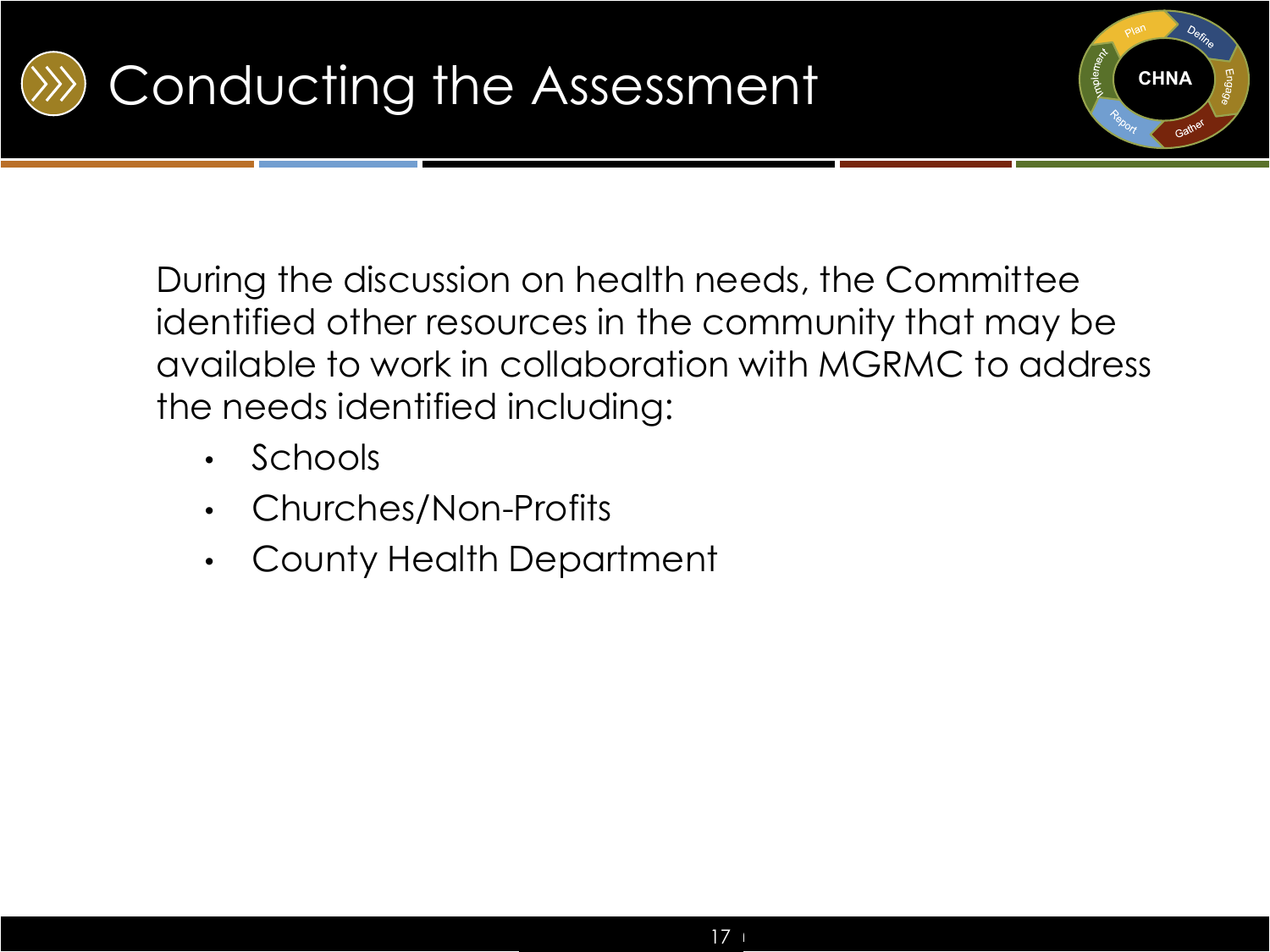

**CHNA**

## Next Steps

MGRMC is required to adopt an organization specific implementation strategy in response to the Community Health Needs Assessment report. In the coming months, this implementation strategy will be discussed and approved by the Board of Directors of MGRMC, and will be reviewed on an annual basis. The CHNA process and public report will be repeated every three years, as required by federal regulations.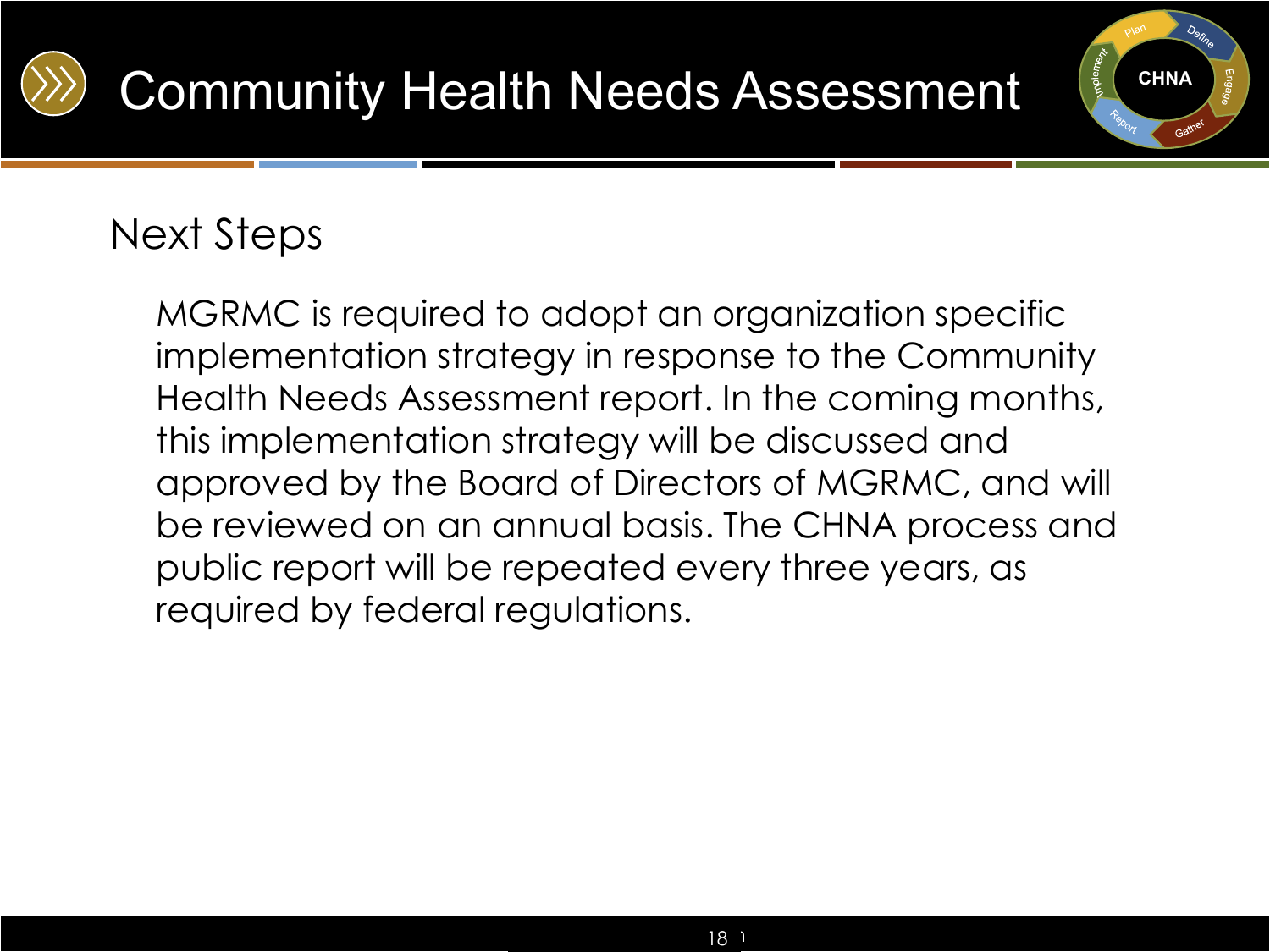

## Intentionally Left Blank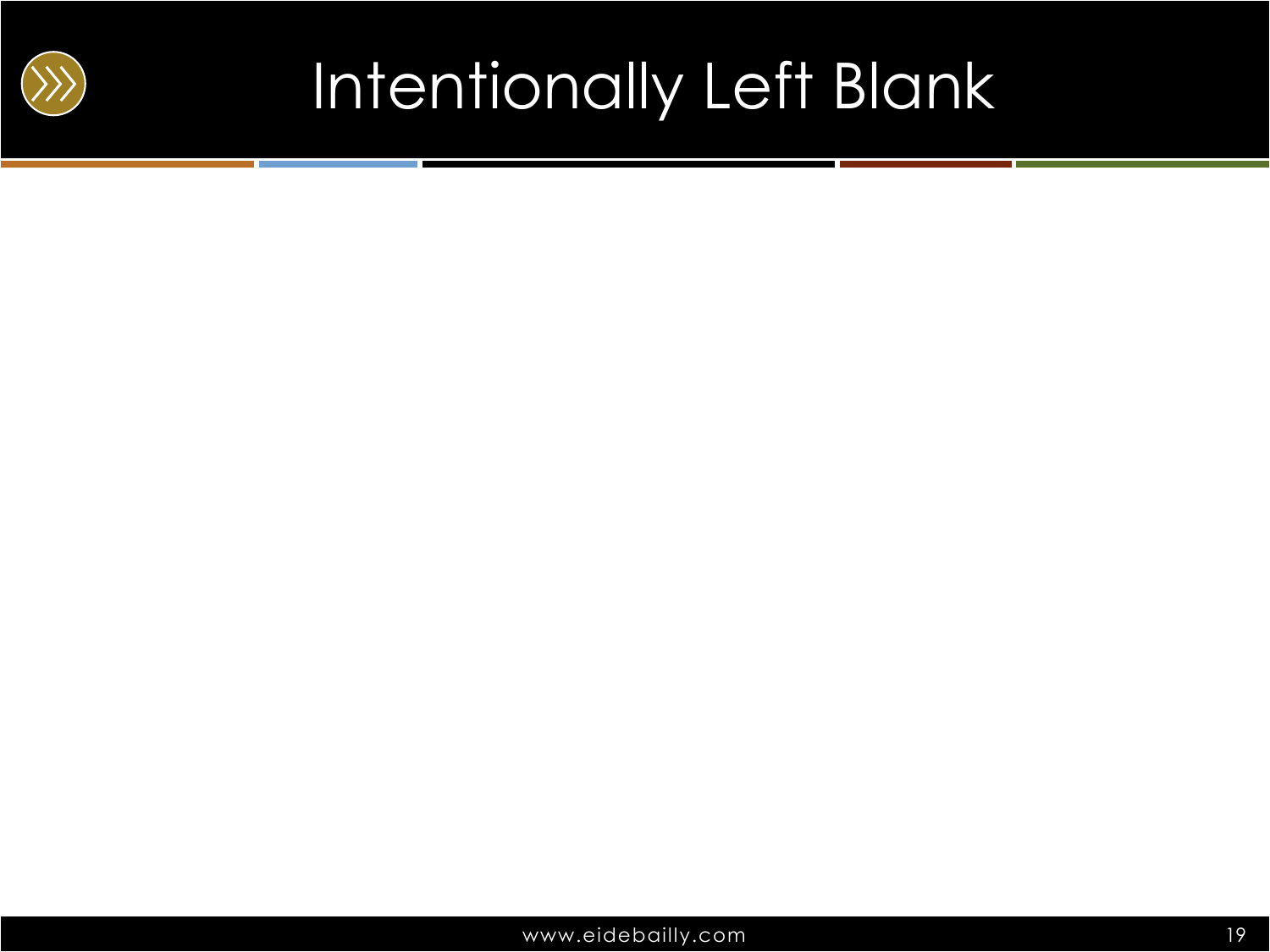



## Community Contact Information for CHNA

Community members who would like to provide input on the next CHNA process, would like to comment on the needs identified or would like to review detailed community health statistics and data gathered and reviewed by the committee, are encouraged to contact MGRMC with their inquiries, suggestions or comments.

CHNA Contact for MGRMC: Ryan Rapier, Director of Public Relations and Marketing 928-348-3748 ryanr@mtgraham.org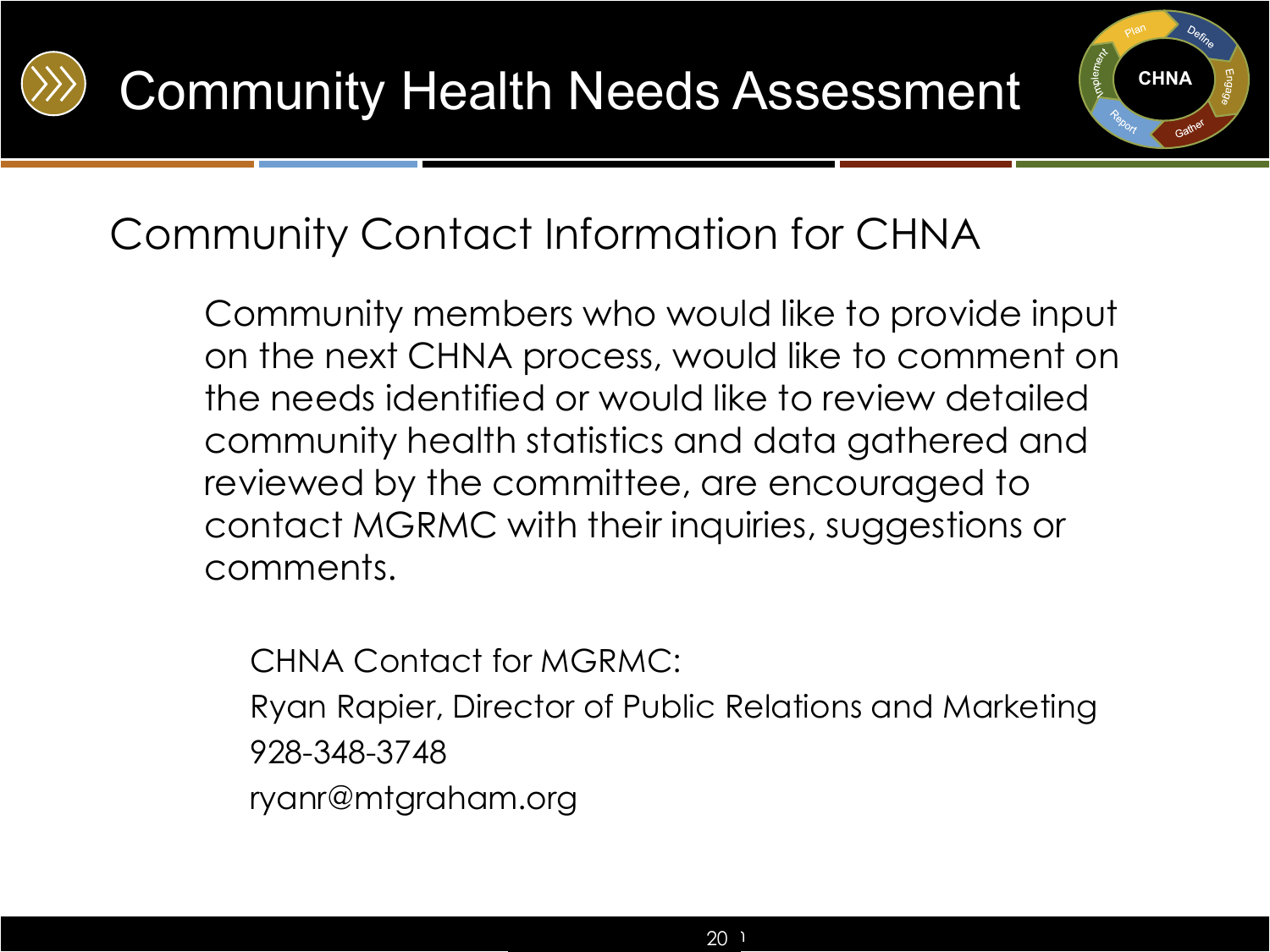

# 2016 CHNA Implementation

**CHNA**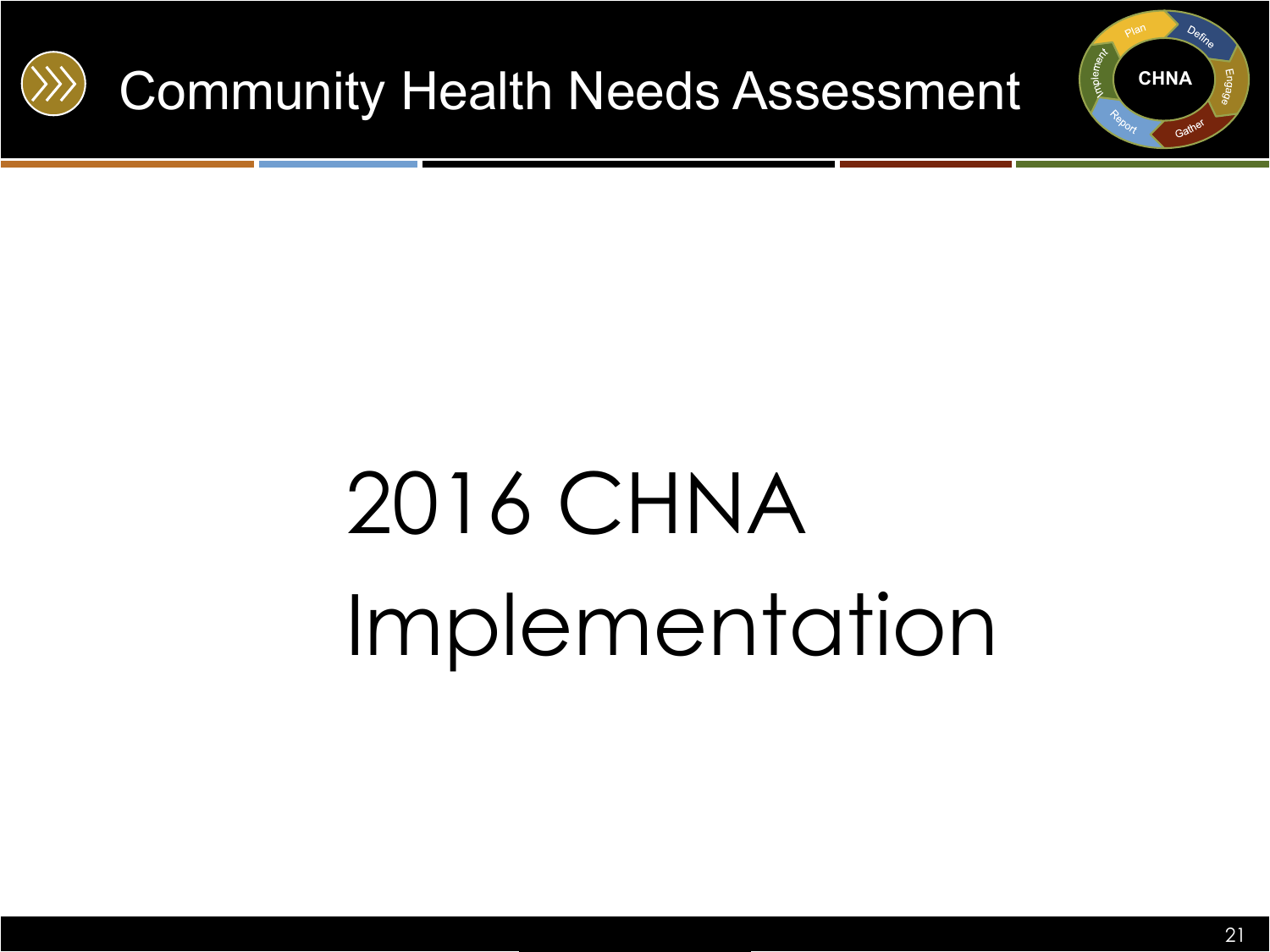

• **More Specialties/Providers –** MGRMC is continuing its efforts to attract additional medical providers to the Gila Valley. In 2016, a Nurse Practitioner joined the Copper Mountain Clinic, a Gastroenterologist began part-time practice at the hospital, a new hospitalist was recruited in support of in-patient care, and a Physician's Assistant was recruited for the Emergency Department. A Certified Nurse Mid-Wife joined Rex OBGYN. Currently, MGMRC is recruiting for a Family Practitioner as a provider and Medical Director of the Copper Mountain Clinic, a hospitalist, and an ED physician. Options for additional physician coverage through telemedicine are being explored.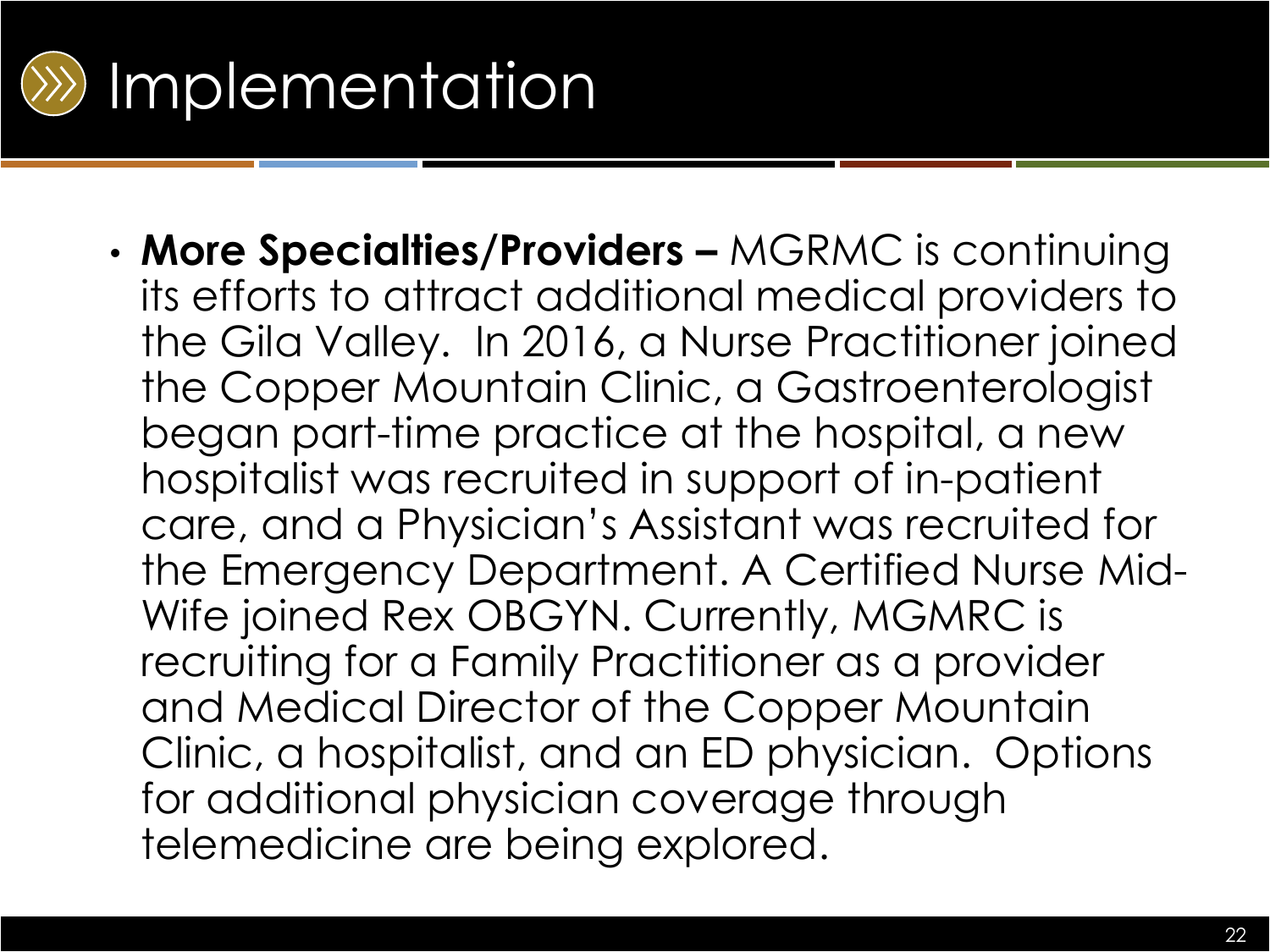

• **Drug Rehabilitation Services –** MGRMC has provided financial support to the Graham County Substance Abuse Coalition in their efforts to combat opioid abuse and response in the Gila Valley. The hospital will also continue to be part of the ongoing community conversation with regard to this issue.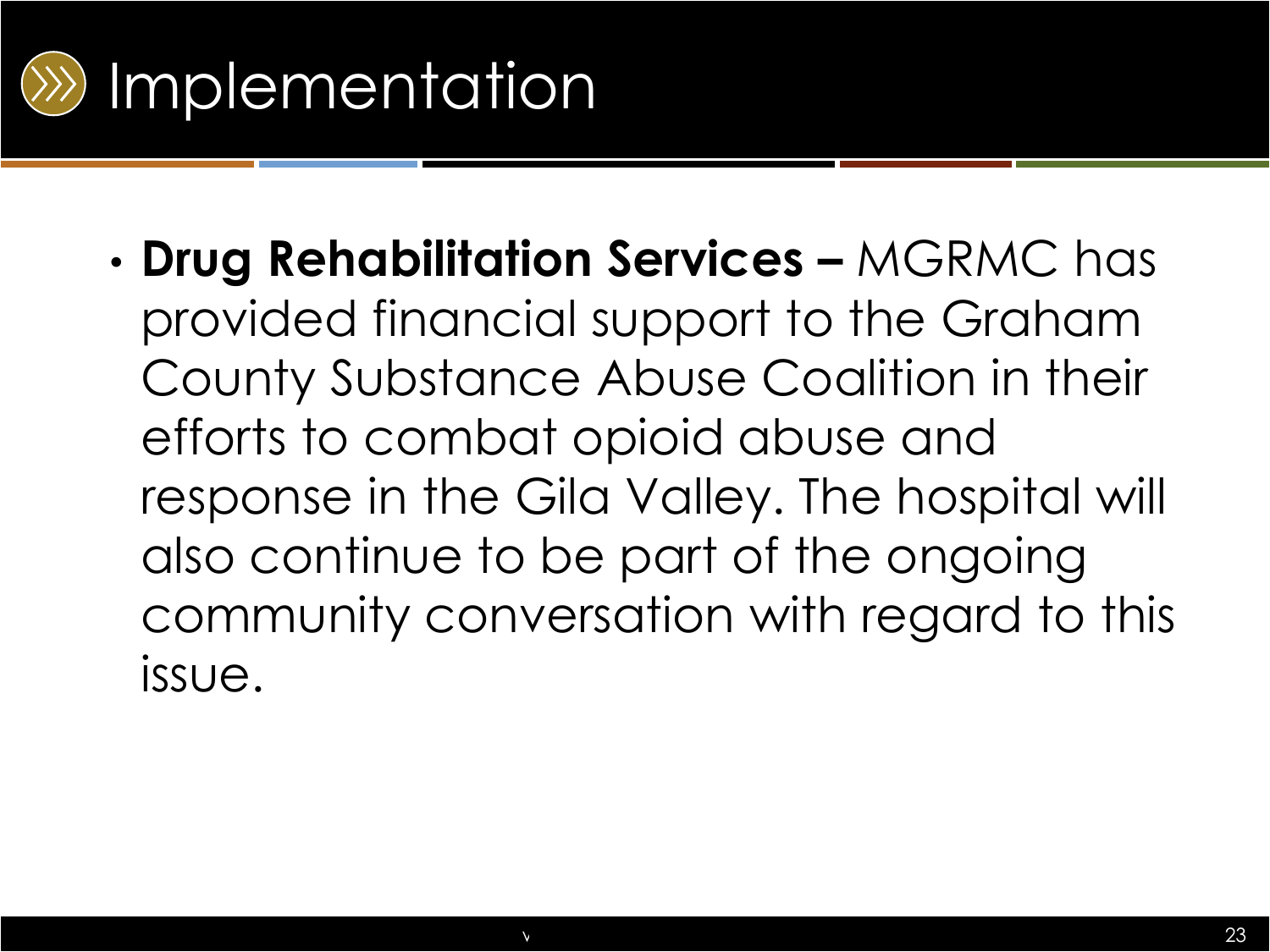

• **Mental Health –** MGRMC is currently investigating the feasibility of instituting Tele-Psych into our Emergency department.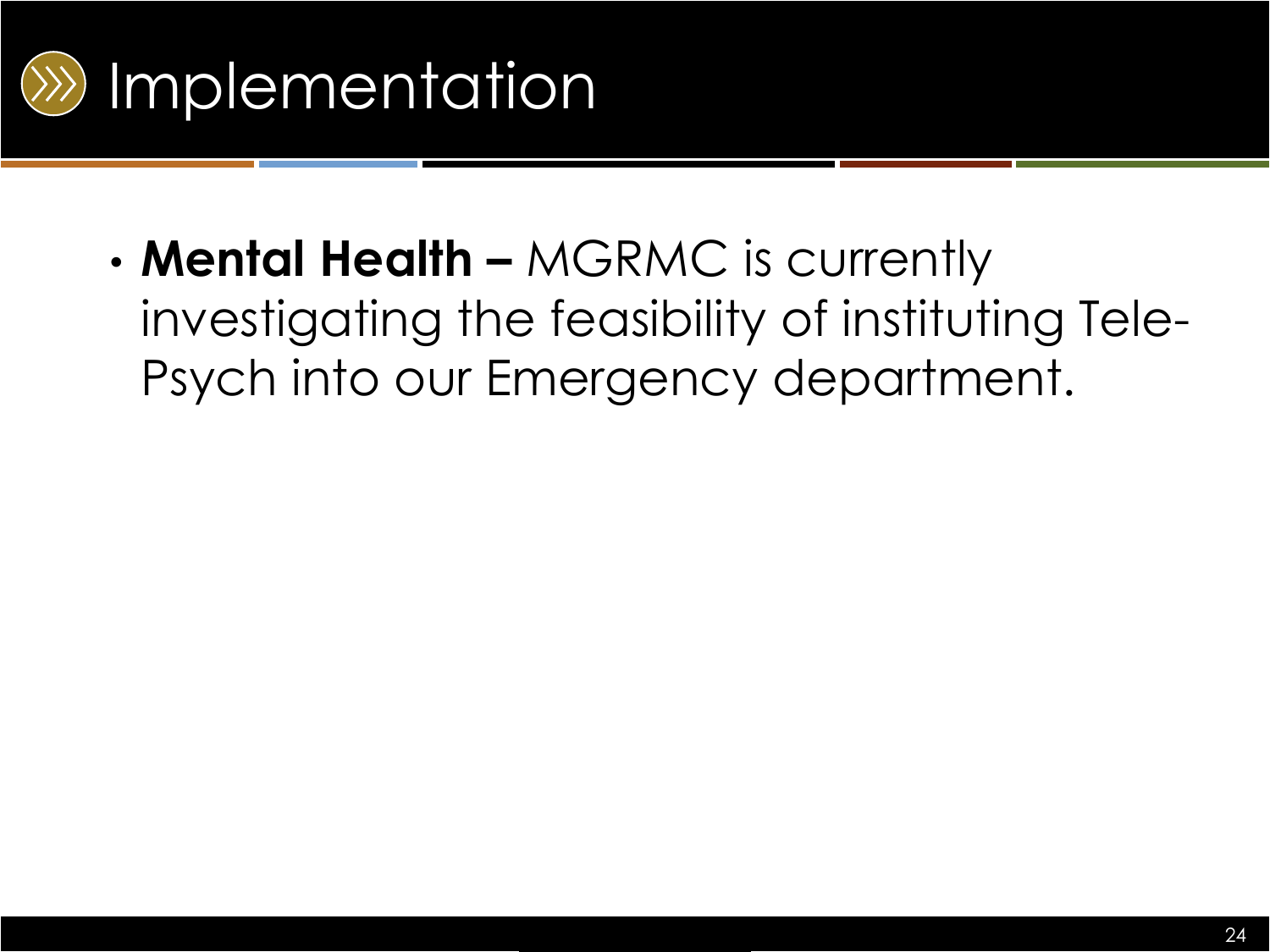

• **Enhanced Nutrition and Diabetes Services–**

In early 2017, the hospital employed a Registered Dietician on a full-time basis to oversee nutrition and diabetes services, replacing a part-time contract dietician. The hospital continues to sponsor and support the Gila Valley Diabetes Coalition which exists to increase awareness of and response to diabetes.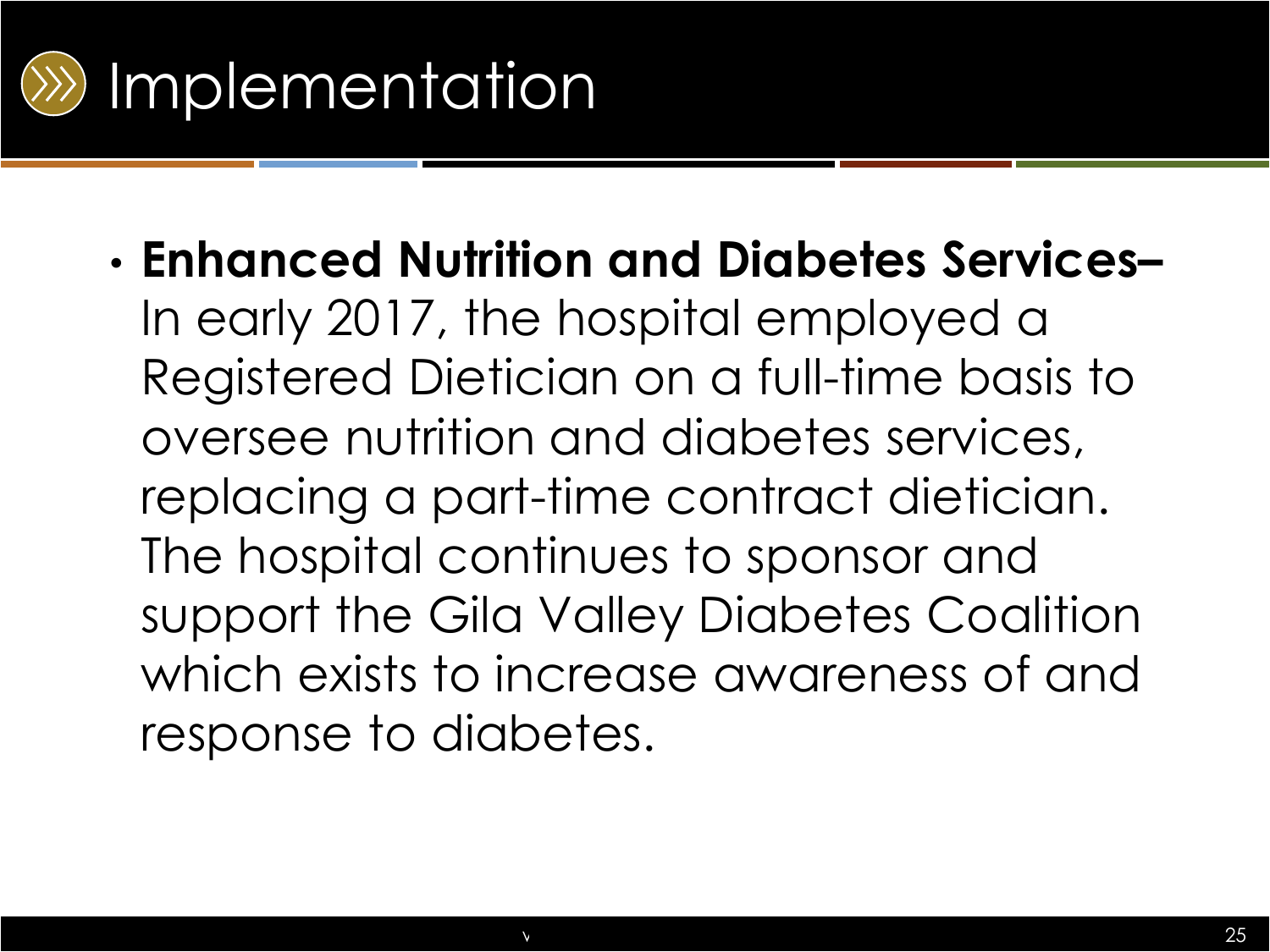

• **Non-Emergency Medical Transportation –** A community discussion regarding transportation is currently ongoing. MGRMC is committed to remaining an active participant in those conversations and solutions.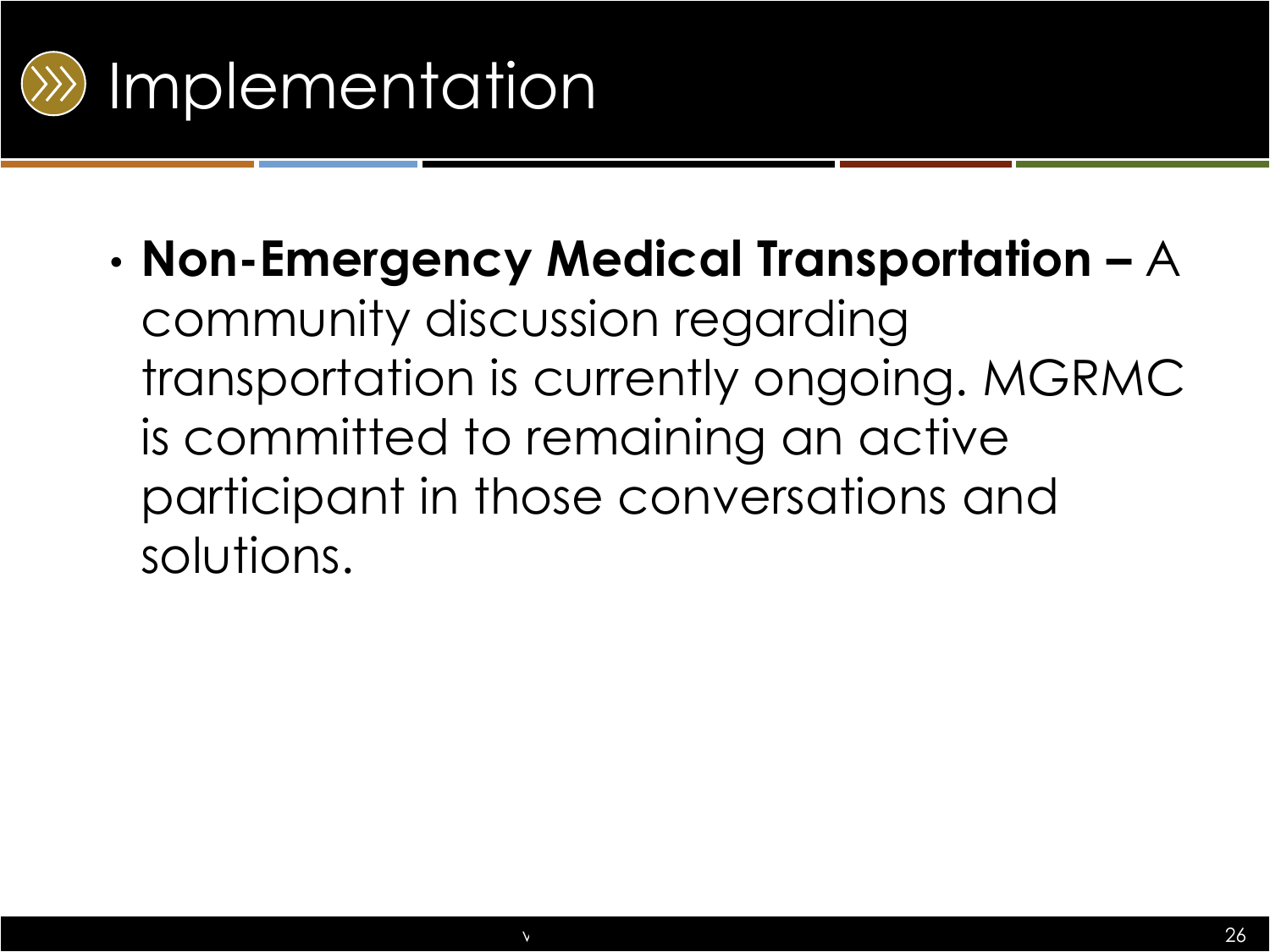

• **Affordable Imaging and Laboratory Solutions –** Hospital pricing is reviewed on a regular basis relative to cost and market conditions. The hospital's prompt pay discount program and charity care program provide financial support.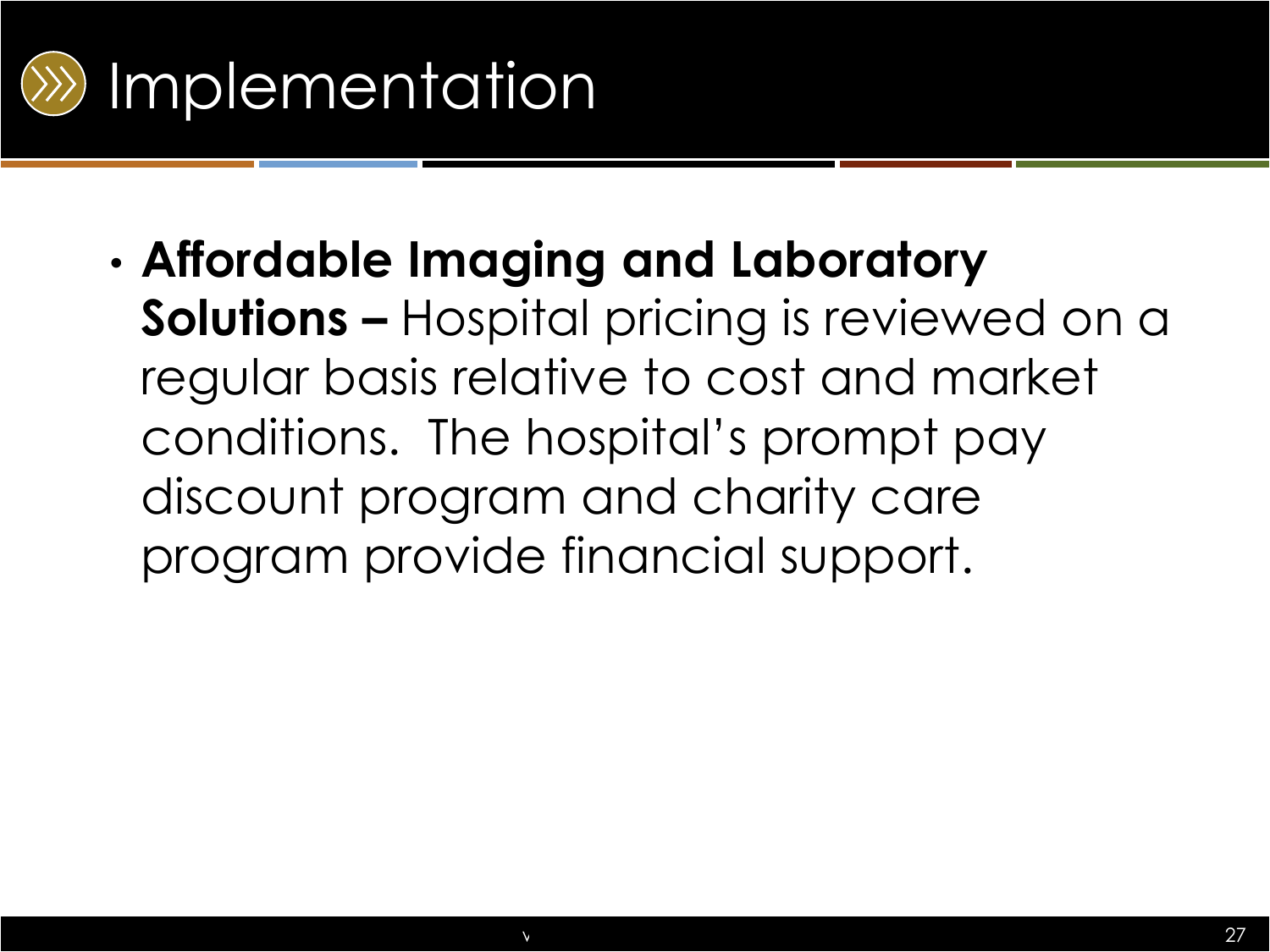

## • **Expanded Cancer Treatment Options –**

MGRMC will once again review the financial feasibility of offering expanded oncology services through our Cancer Center. It is the mission of MGRMC to offer as many health care solutions locally as possible while maintaining a secure financial position so that the future of the organization is not compromised.